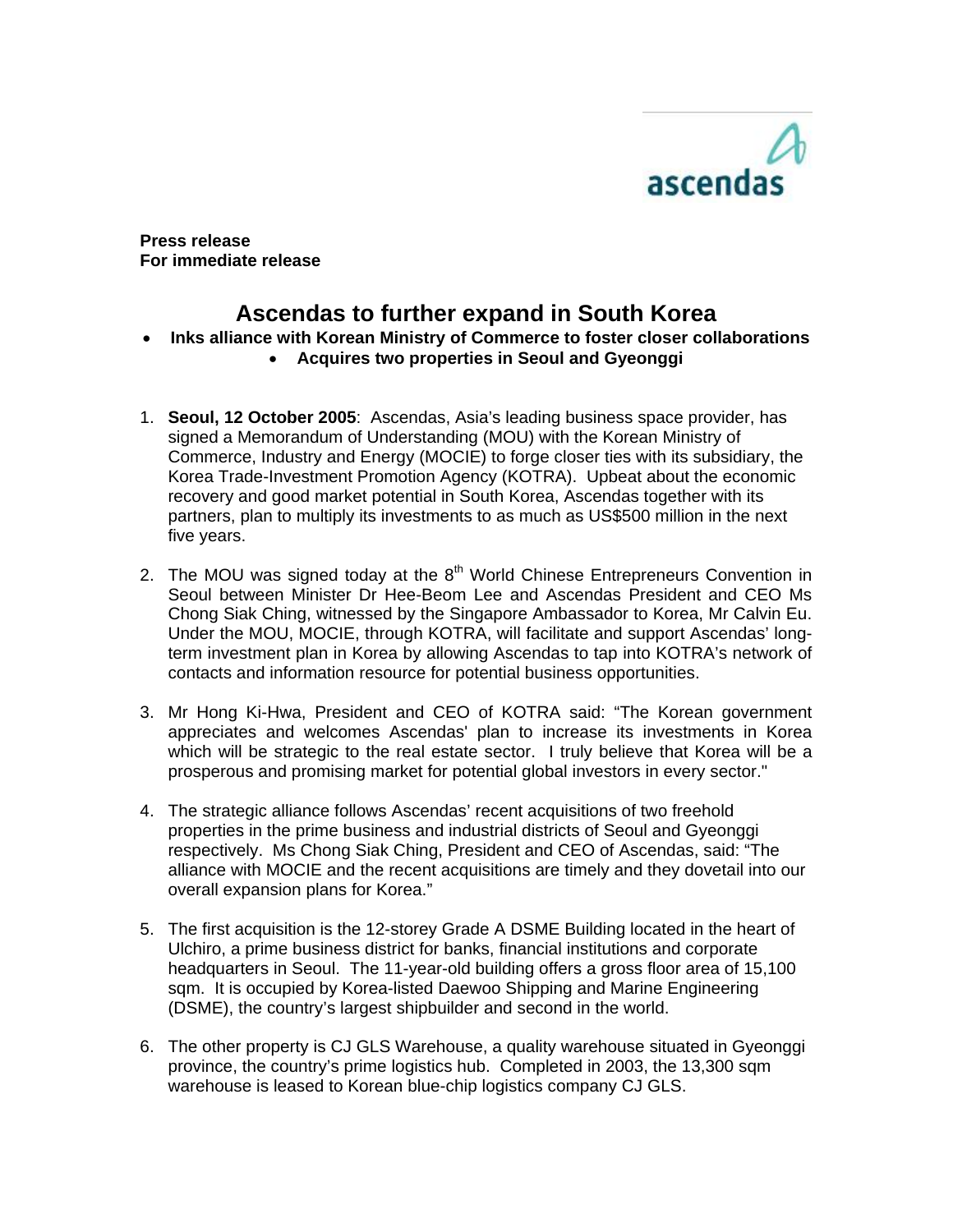7. The new acquisitions add to Citicorp Center, a prime office building located in Seoul which Ascendas acquired and leased back to Citibank Korea.

### **Growing a wider Pan-Korea presence**

- 8. Ms Chong Siak Ching, President and CEO of Ascendas Pte Ltd, said: "The Korean market is an extension of our strategy to invest in more mature economies to harvest diversification benefits.
- 9. "We are optimistic about the expected economic recovery. The recent initiatives by the government to create more economic zones to spur its growth as Northeast Asia's business hub will also create higher demand for quality business space and opportunities for Ascendas to deepen our presence in the country."
- 10. She added that Ascendas' expansion strategy for Korea would be acquisitions as well as development projects in the commercial and industrial sectors. Besides office space, Ascendas plans to tap into other growing sectors such as R&D, logistics and warehousing beyond Seoul's CBD area, in Gyeonggi, Incheon and Busan.
- 11. On prospects of the target sectors, Ms Lynette Leong, Senior Vice President of Ascendas and Head of Korea operations noted that in the last two years, an increasing number of multinational corporations such as Intel, Agilent, IBM and HP have expanded R&D investments and operations in Korea. The logistics industry is also seeing a coming boom with the deregulation and opening up of its market to gear up as Northeast Asia's logistics capital.
- 12. Ms Leong added: "We observed the majority of foreign real estate investors here is focused on office buildings in Seoul's core CBD locations. Development and investment of industrial and R&D space beyond Seoul where attractive opportunities exist, is relatively new and we intend to capitalize on this niche for Ascendas. It aligns with our core business of science, business and industrial space development where we have a strong track record of providing top-quality business space solutions for industrial and knowledge-based activities."

## **Opportunities beyond Korea**

- 13. Besides pursuing business opportunities in Korea, Ascendas also hopes to partner Korean companies outside the country. Ms Chong Siak Ching said: "The recently inked Korea-Singapore Free Trade Agreement will attract South Korean companies to Singapore, while some will use Singapore as a platform to expand into emerging markets such as China and India. These are Ascendas' key markets in Asia where we already have a strong foothold and proven track record of working with multinational companies. We can therefore provide quality business space to Korean companies in these other markets."
- 14. Ascendas' flagship projects in Asia include the Singapore Science Park; International Tech Park, Bangalore and International Tech Park, Chennai in India; and Ascendas-Xinsu in Suzhou Industrial Park.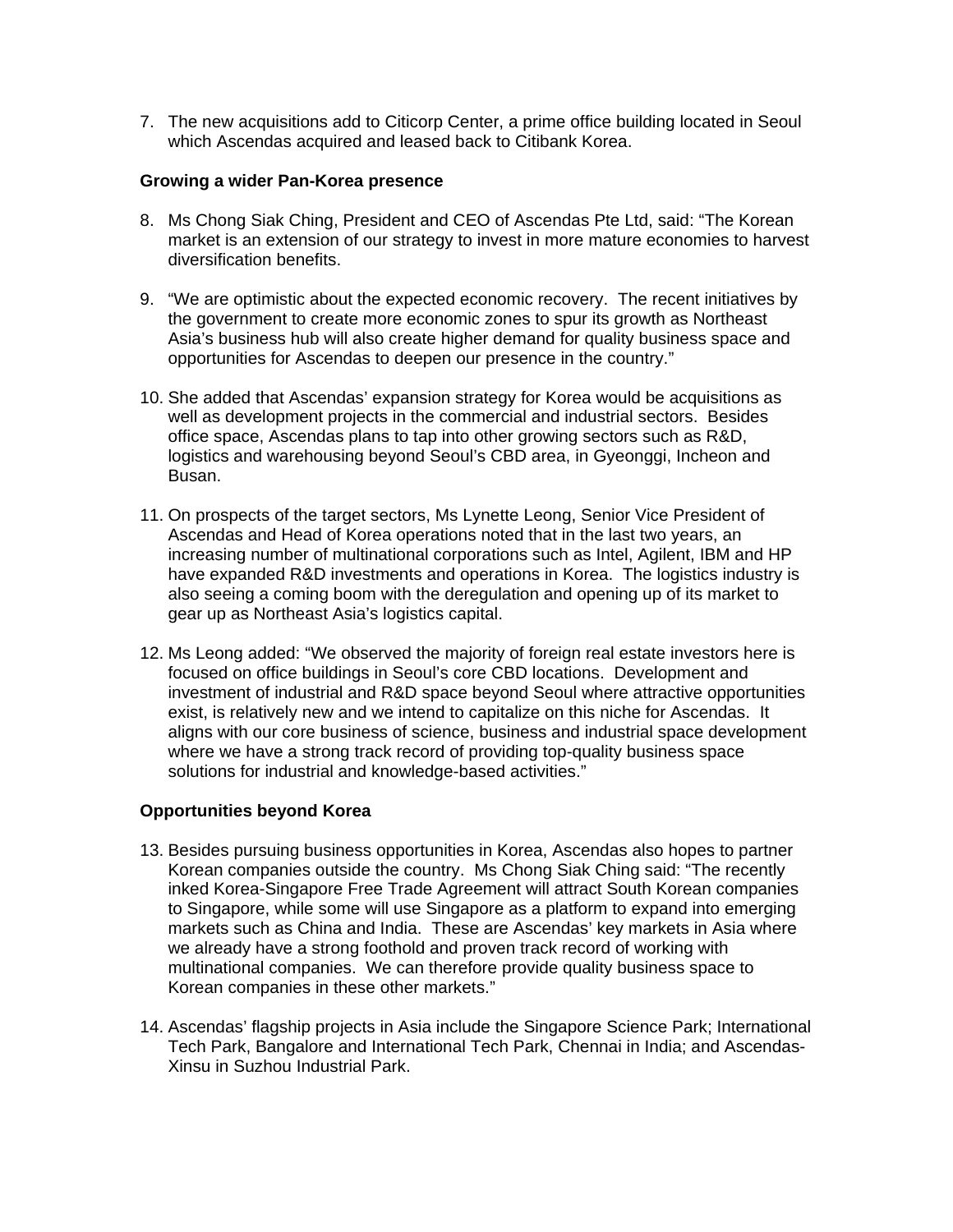For further information, please contact:

Melanie Wong (Ms) Group Communications Ascendas Pte Ltd Tel: (65) 6774 9153 HP: (65) 9789 1541 Fax: (65) 6774 9852 Email: melanie.wong@ascendas.com

#### **About Ascendas**

Ascendas is Asia's leading provider of business space solutions with key markets in Singapore, China, India, and South Korea. Based in Singapore, Ascendas has built a strong regional presence from over 30 years of serving a global clientele of more than 1,150 customers. Ascendas develops, manages and markets IT parks, industrial parks, (manufacturing, logistics and distribution centres), business parks, science parks, high-tech facilities, office and retail space.

Adding value at every stage, Ascendas customises developments and bundles e-infrastructure as part of its seamless solutions, to create "plug- and-play" business environments. Its flagships in Asia include the Singapore Science Park, International Tech Park, Bangalore and Ascendas-Xinsu in Suzhou, China.

Ascendas is Asia's first to innovatively package its business space best practices and know-how into a comprehensive management system tailored to park developers. The Ascendas Real Estate Management System (AREMS) culls from tried and tested practices over the years and bundles the best practices into a unique product for ready application.

In 2002, Ascendas launched Singapore's first business space trust, known as the Ascendas Real Estate Investment Trust, or A-REIT. In June 2005, Ascendas also launched the Ascendas India IT Parks Fund, a private real estate fund seeded by two of its prime properties in India – International Tech Park, Bangalore and The V (ex-Vanenburg IT Park).

#### **Ascendas' track record in Asia:**

| <b>Singapore</b>                    |
|-------------------------------------|
| Ascendas Global Gateway Building    |
| A-Z Building                        |
| ePark@Admiralty                     |
| ePark@Ubi                           |
| Kaki Bukit Techparks   & II         |
| Neuros, Biopolis                    |
| Singapore Science Parks I, II & III |
| Techquest                           |
| <b>Techlink</b>                     |
| Techplace I & II                    |
| Techpoint                           |
| <b>Techview</b>                     |
| <b>Tuas Techpark</b>                |